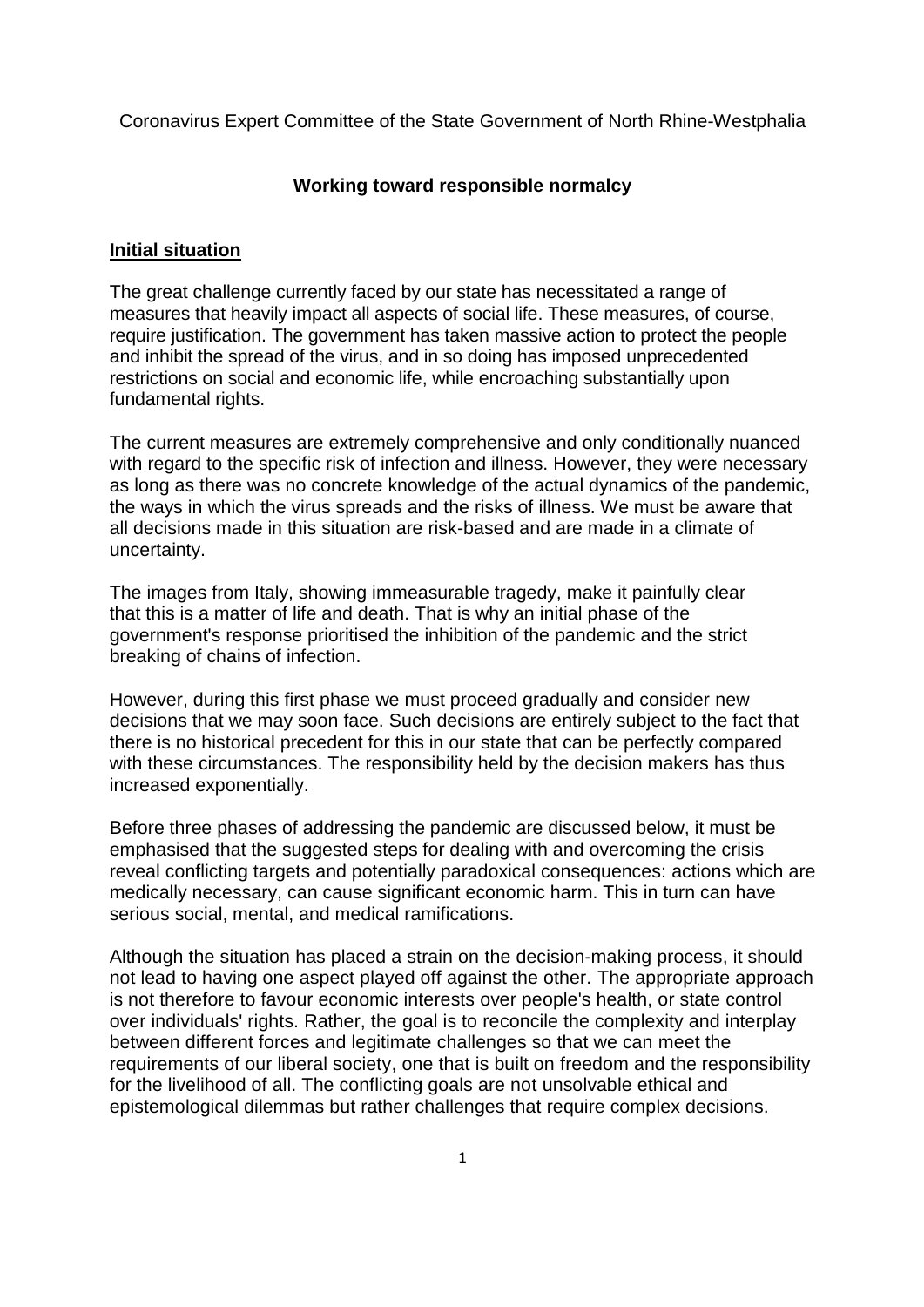**It must be clear that the goal of inhibiting the pandemic remains in place. In light of the widespread awareness of the seriousness of the danger, the very hygiene-conscious behaviour of much of the population as well as the growing amount of information about the virus, we should now begin making our measures more nuanced and flexible in order to alleviate as many of the negative effects as possible.**

The challenges brought about by the coronavirus pandemic are enormous and complex. The more complex the question, the more interdisciplinary the response must be. Every decision has consequences for the individual and for our community as a whole. The government must carefully consider ways of dealing with the resulting ethical dilemmas.

## **Phase 1: Inhibition, expanding capacities, imparting knowledge**

Specific basic rights like the right to assembly, the right to exercise a profession, the freedom of trade, the right to education, religious freedom and the right to travel, have been and continue to be restricted. However, some regulations concerning workplace safety, distance and hygiene have been drastically changed.

Kindergartens and schools, colleges, companies, businesses, restaurants and hotels have closed as a result. Factories have had to adjust their operational structures and processes accordingly, or have even had to shut down. Churches, synagogues and mosques are no longer open for prayer services. It has not been easy for political decision makers at the federal and state levels to impose these restrictions, yet they have been necessary. The mental and physical distance from one another can prevent the exponential spread of the virus effectively and in the long term, while preventing the collapse of our health care system, painful though it may be.

At the same time, the federal and state governments have enacted unprecedentedly large support measures in various areas in order to halt, to the best of their abilities, the foreseeable consequences of the restrictions:

#### **Economic measures**

- Fiscal liquidity aid for companies, e.g. opportunities for deferring tax payments, lowering tax prepayments and abstaining from compulsory enforcement or penalties for delayed payment
- Billions in protection for factories and companies through affordable loans and sureties, as well as accelerated processing
- Aid for founders and start-ups, e.g. by extending entrepreneur stipends and improving start-up equity programmes
- Establishing special funds to finance all necessary expenses for overcoming the coronavirus crisis

#### **Social measures**

 Using relaxed payment requirements to make short-time compensation more flexible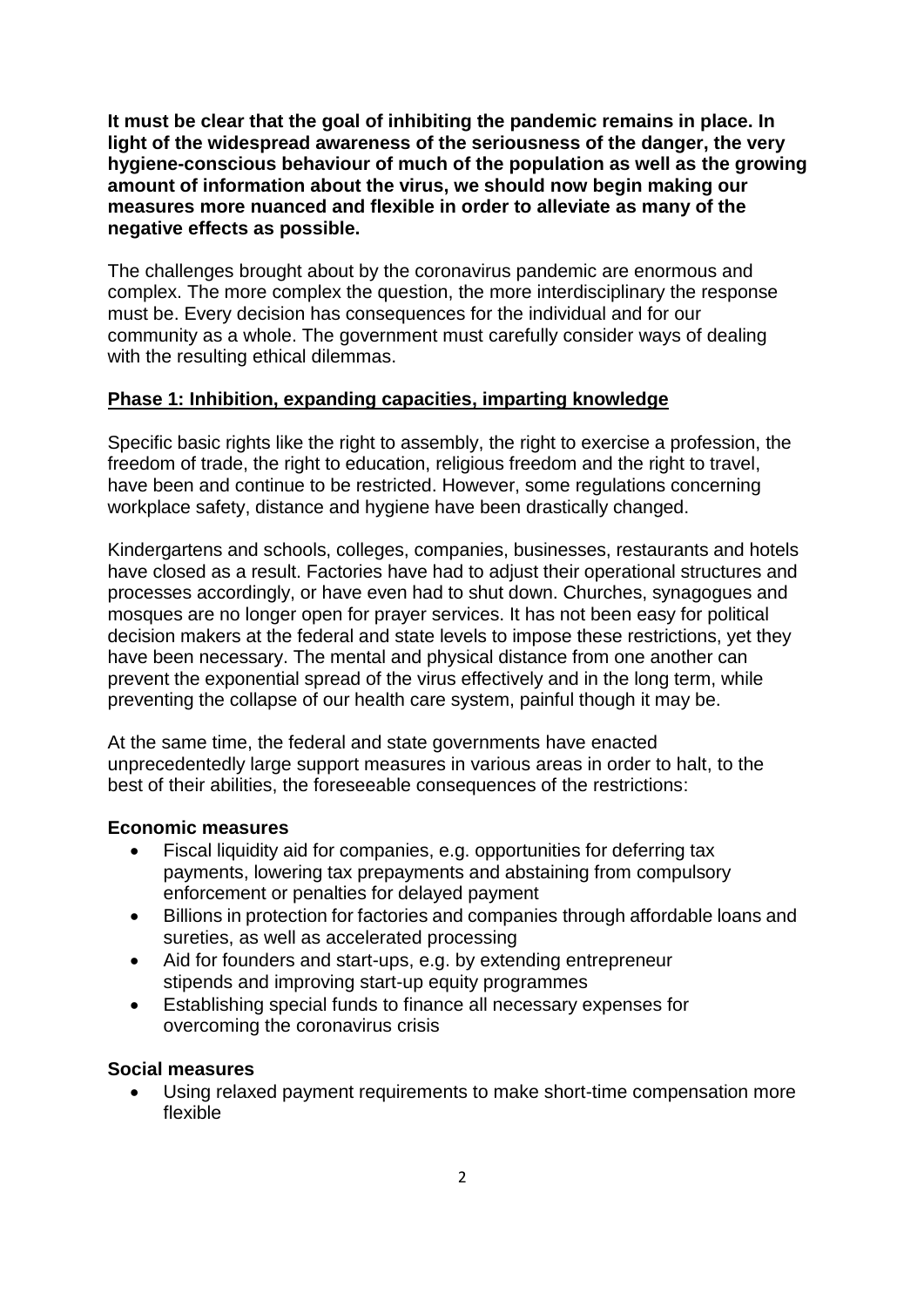- Relief for the self-employed, the elderly and those with reduced income through easier access to basic security benefits
- Simplified access to children's benefits
- Continuing benefits for social service providers
- Takeover of parent payments for child care services
- Incentives for taking on system-relevant employment in the health care system or agriculture for workers receiving short time compensation
- Exceptions to work time requirements to secure the health care industry, public services, and public safety and order
- Relaxations on additional earnings for retirees

## **Rental, insolvency and criminal proceedings law**

- Protection for renters by adjusting anti-termination regulations for contracts
- Prevention of insolvency proceedings by suspending the insolvency reporting obligation
- Extension of a maximum possible break in criminal proceedings to prevent infections

At the same time, myriad damages caused by the lockdown must be given as much consideration as the health risks of the coronavirus pandemic.

## **Damage of the lockdown – economic, social and medical**

- The **social damage** is extremely great. The risk of **isolation and neglect of the elderly,** because of the extensive contact restrictions, is real. This is in addition to the **lack of food supplies in day cares and schools for children from impoverished families, homelessness**, increasing rates of **domestic violence and child endangerment**, the **greatly varying forms of homeschooling** during the lockdown, and not least, the **psychosocial ramifications** of the economically extremely difficult situation.
- **Sick and mentally vulnerable people** are also suffering greatly from the lockdown.
- The suspension of **many important medical treatments, check-ups and rehabilitation measures** has had undesired medical ramifications.
- The **economic costs** of the lockdown are **enormously high and are increasing every day, presumably disproportionately** – especially against the backdrop of economic decline and structural change in some key industries, which had begun even before the coronavirus pandemic. Various industries have been affected greatly (e.g. food service, retail, the automotive industry, and mechanical and plant engineering have been impacted severely, the chemical industry and others less so). In addition, numerous companies listed in the SDAX, MDAX and DAX have reported heavy losses in the past weeks,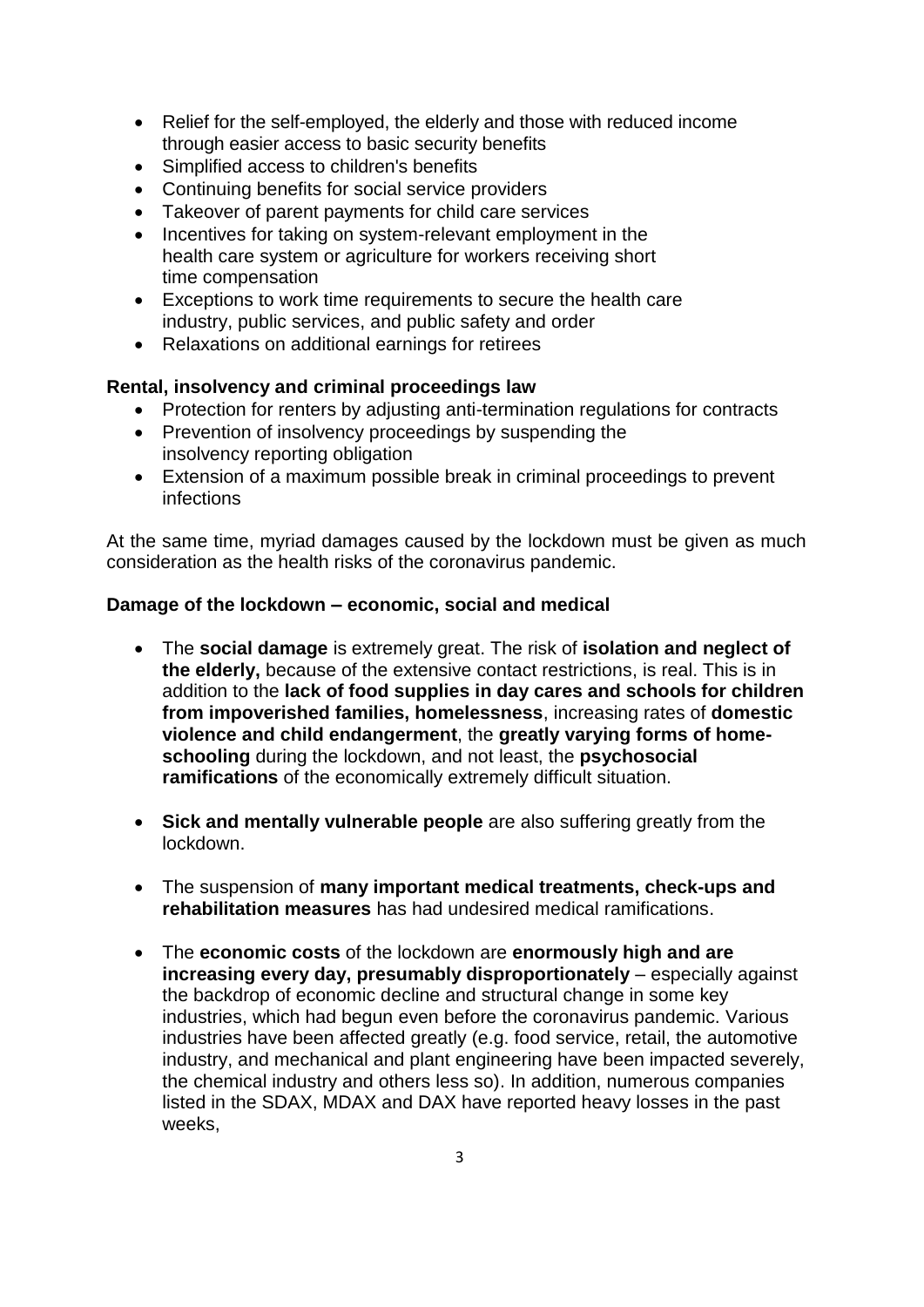leaving them susceptible to undesired acquisitions. This affects service providers, and in the long term can impact the technology and finance sector. Many self-employed people, small business owners and companies in the mid-sized sector are facing existential threats as well.

#### **From the wave of social solidarity to the risk of polarisation**

- Current polls by the Allensbach Institute illustrate that people are currently feeling high levels of **fear and worry**, certainly (partially) induced by media reporting and general communication about the pandemic. At the same time, the government still has great support for far-reaching measures like the lockdown. There are **fears of the disease and of dying, but also fears of loss of employment or prospects, of poverty and social decline**.
- This concern is only partially attributable to the direct health risks of the virus and is **largely due to the collateral economic damage of the countermeasures**:
	- $\circ$  47 per cent of the population are currently greatly concerned that they could become infected.
	- o 71 per cent are greatly concerned that relatives could become infected.
	- $\circ$  82 per cent are greatly concerned about the effects on the German economy.
- The **atmosphere remains shaped by a deep sense of worry:** only one fifth of the population is optimistic about the next twelve months, whereas the majority view the coming year with pronounced fears or at least scepticism. Nearly one half of the population fears that we are heading toward a global disaster. **One third of the population is experiencing great mental stress due to the current situation – women more so than men, weaker social classes more so than the higher social classes,** and independent artists more so than permanent employees.
- The **actual scope of the impact is great**: 85 per cent of the population expects an economic downturn, 46 per cent a protracted downturn. One third of the population is currently affected by plant closures or short time work or by living in a household in which another member of the household is affected by this. Nearly two thirds of self-employed people and freelancers are affected by closures and massive decreases in earnings.
- **Three quarters of the population report that their lives have changed greatly or very greatly**. 71 per cent perceive these changes as a severe restriction. 78 per cent even feel that the comprehensive contact limitation is a serious restriction, and 72 per cent deeply miss the contact that they are used to.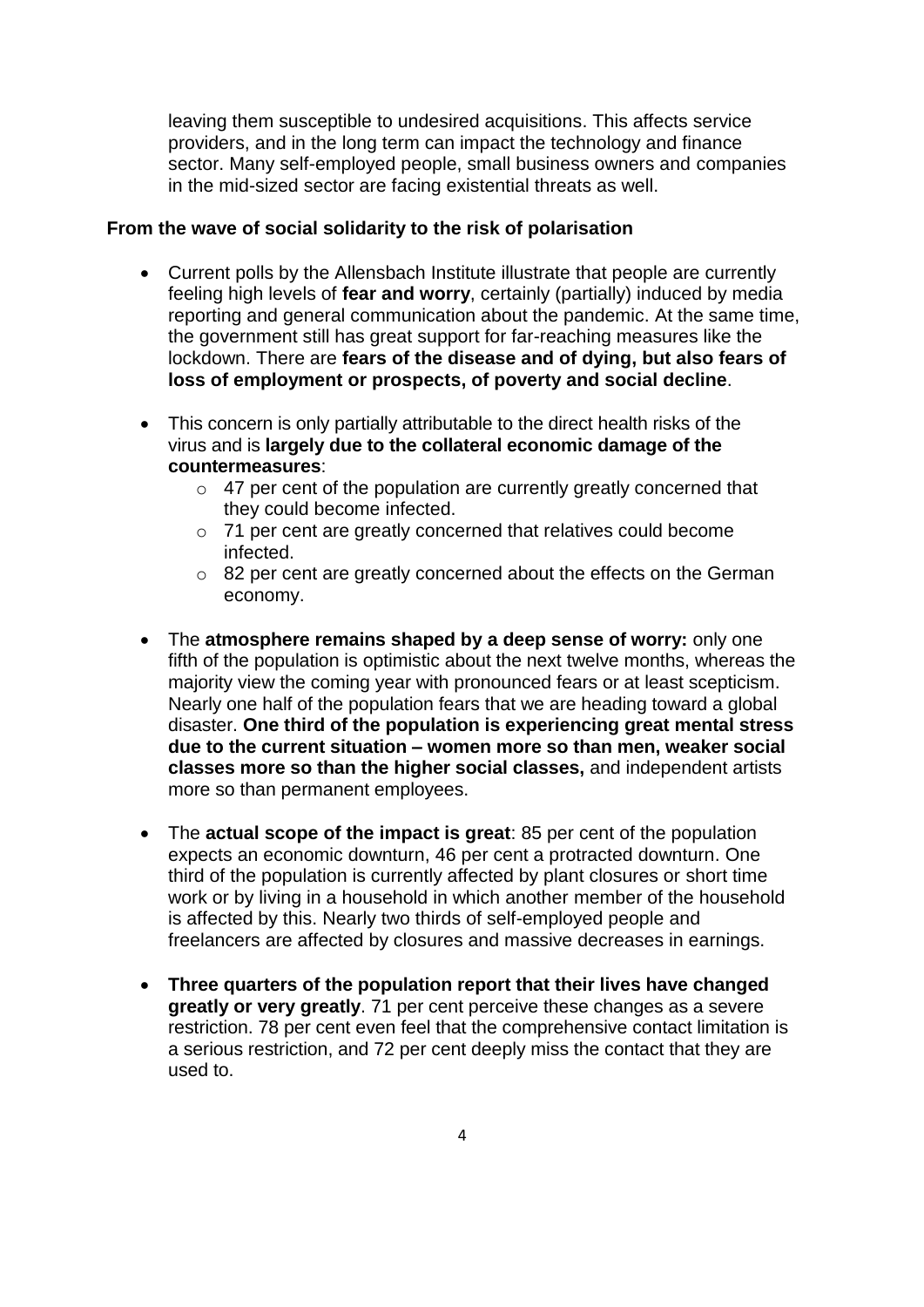- In spite of broad support, only four out of ten citizens are in favour of upholding the restrictions for inhibiting the pandemic as long as possible. **The self-employed, freelancers and workers who fear for the security of their jobs are especially in favour of loosening restrictions.**
- Citizens are currently most heavily affected by the **uncertainty of how this pandemic will continue to develop.** Three quarters of the population are affected by this uncertainty, as well as 84 per cent of freelancers and selfemployed people, and 87 per cent of people worried about their jobs. It is therefore more important to present the population with a strategy for a path toward responsible normalcy and to communicate about gradual relaxations that will be possible in the near future, even in the absence of specific timeframes.
- There is concern that the initial phase of social solidarity is being followed by a **phase of polarisation**, in which people's doubts, worries and urgencies become greater, and the willingness to comply with the measures decreases. The danger of a split in society entails significant conflicts (young-old, poorrich, educated-uneducated). Grave social conflicts and the amplification of social justice issues could be the result, with **the risk of another group of people slipping into precarious conditions.**
- The threat posed by the coronavirus is perceived by many to be a unifying force. "Everyone is equal under the virus" and "it unites us all". **Citizens currently see themselves as an equal member of a large community sharing the same fate**. Many **previously overlooked professions** (caretakers, cashiers, cleaning staff and law enforcement, etc.) **in particular are experiencing high levels of visibility and appreciation from the public.**
- Existing class differences and divisive trends are (still) overshadowed by the willingness to take collective measures and accept restrictions. Nuanced measures are desired by many, but they are also the source of **worry that this solidarity will vanish and new egoisms/rivalries/cleavages will form among the population**. This worry can be counteracted by **carefully communicating the relevance of each measure of differentiation to the community**. As part of an overarching and nuanced plan, every citizen wants to know exactly what is now expected of them.

The first priority is expanding the medical capacities as quickly as possible.

## **Strengthening health care – quickly expanding medical knowledge.**

 **Capacities in the health care industry** (beds in intensive care units, respirators, protecting clothing, medical staff) must continue to be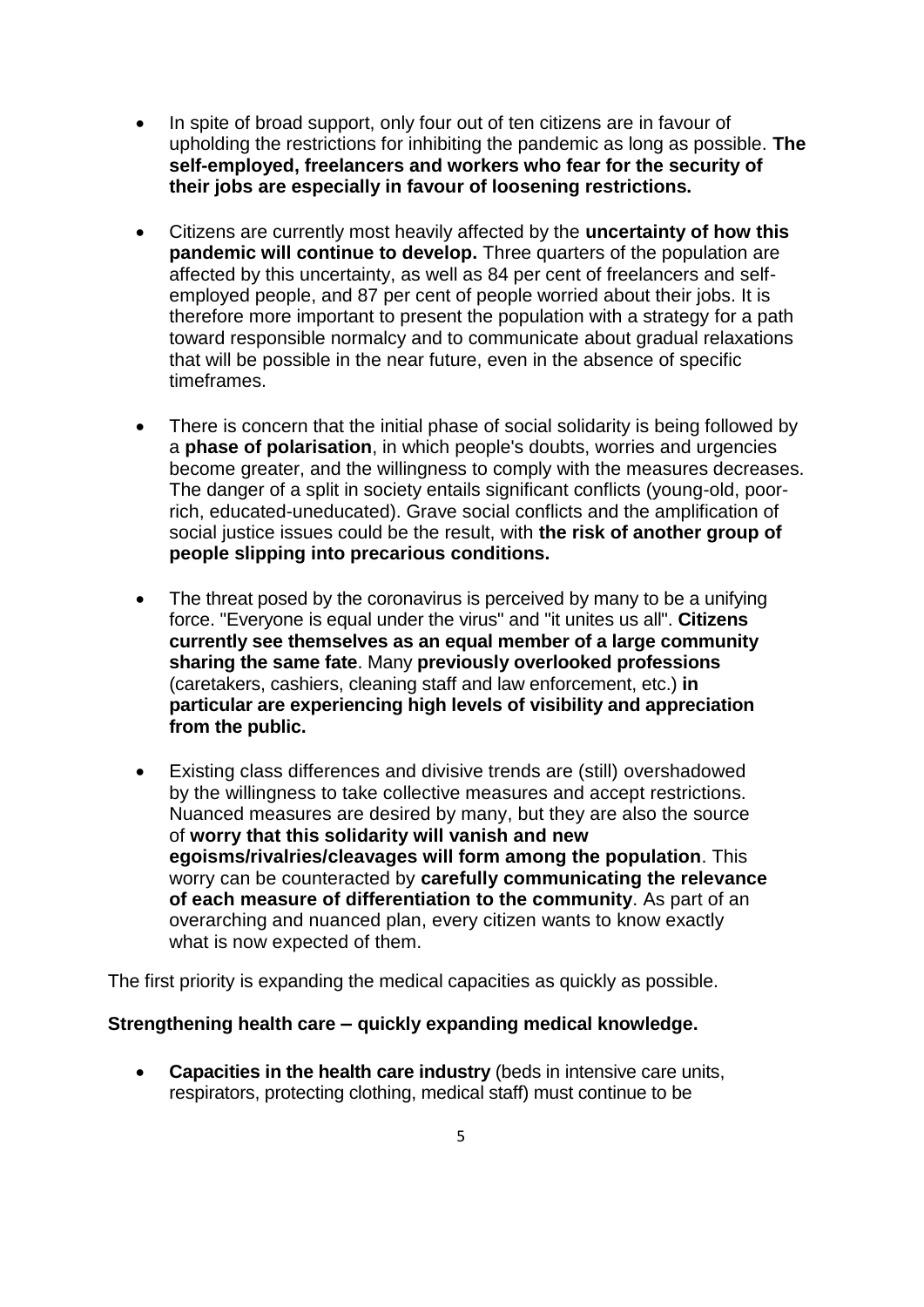**expanded**, the supply of materials must be improved, and staffing must be increased.

- At the same time, improved **capacities** for managing the situation are required. The availability and occupation rate of intensive care unit beds with and without respirators in particular must be centrally recorded and controlled in real time.
- Furthermore, improved availability of health agencies and a better spread of information between health agencies must be achieved.
- We must urgently **expand our knowledge of the virus and COVID-19:**
	- **o How many** people are already infected?
	- **o** How high is the **estimated rate of unknown cases**?
	- **o** What are the conditions under which the virus does or does not spread?
	- **o** Which **measures** have what **effect on the spread of the virus**?
	- **o Who gets sick** how severely, and why?
- The **research project "Covid-19 case cluster study" in the district of Heinsberg** has provided the first verified, representative insights into the estimated number of unknown cases (WHO protocol standard [https://www.who.int/publications-detail/household-transmission-investigation](https://www.who.int/publications-detail/household-transmission-investigation-protocol-for-2019-novel-coronavirus-(2019-ncov)-infection))[protocol-for-2019-novel-coronavirus-\(2019-ncov\)-infection\)](https://www.who.int/publications-detail/household-transmission-investigation-protocol-for-2019-novel-coronavirus-(2019-ncov)-infection)), the paths through which the virus spreads, and the effect of certain inhibitive measures.
- **Further studies** and tests must be carried out. COVID-19 patients throughout Germany, Europe, and the world could fill out a survey and record sensor data (e.g. heart and breathing frequency, body temperature and oxygen saturation) every day through an app in order to obtain more precise data.
- Parallel to this, the intensive **efforts in Germany and around the globe to find suitable treatment methods** (e.g. Remdesivir, Chloroquine) must be accelerated.
- The development of **further testing procedures**, in particular antibody tests and quick tests for infection, must continue. Methods like pooling can also be helpful with expansion, i.e. testing multiple people at a time, whereby only a positive result will lead to individual testing.
- In order to be able to increase the **number of tests** for infection and improve **reporting** (target: up to **500,000 tests** per day), the following measures are required:
	- **o** Swift establishment of a **testing infrastructure** by involving more labs based on medical criteria (RKI), the creation of **mobile test stations**, support from THW, Bundeswehr, DRK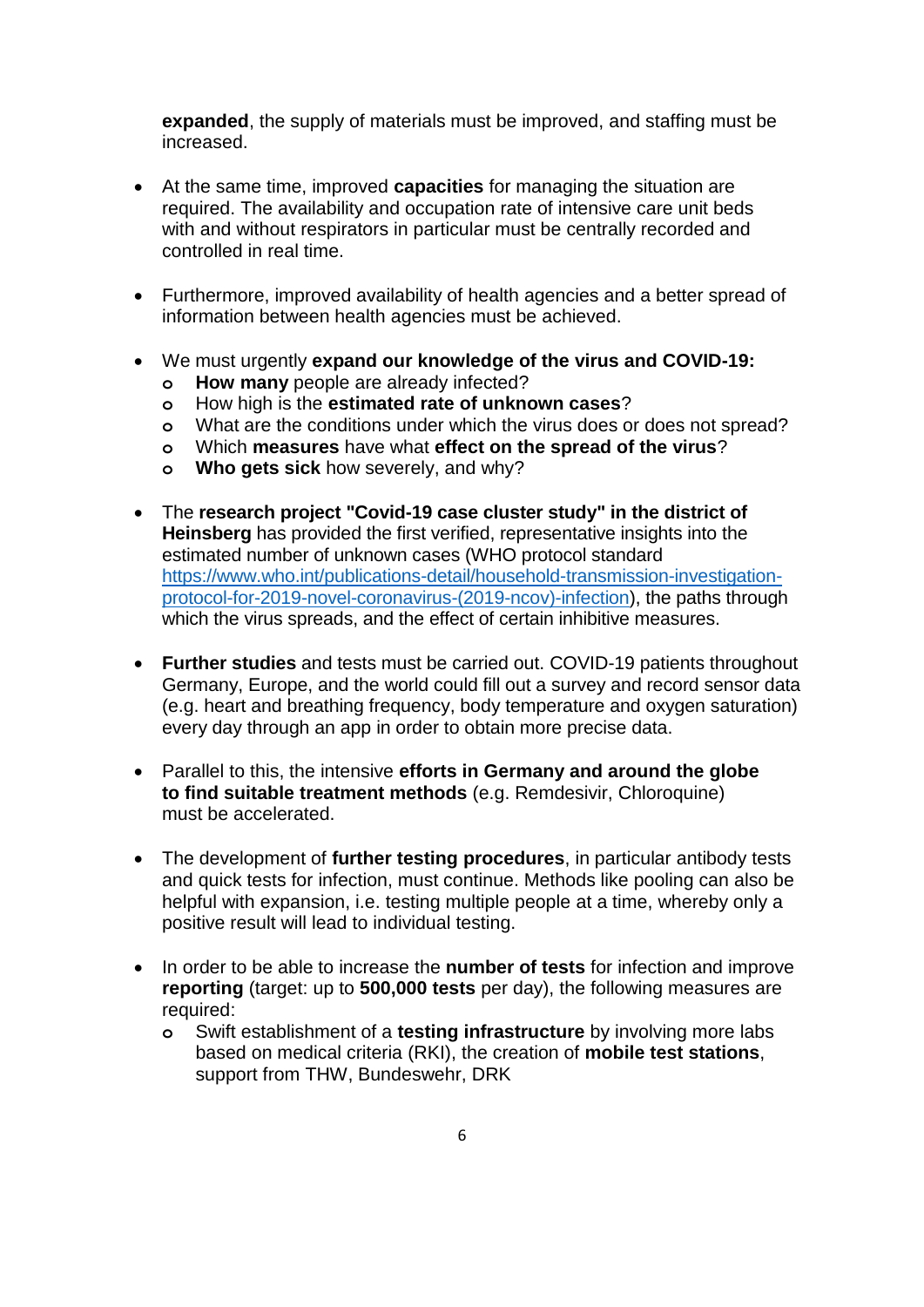- o Establishment of an **electronic real-time reporting system** can significantly improve and standardise the time-critical provision of relevant data.
- o **All tests** and **all results** (positive **and negative**) must be **reported.**
- o **A strong expansion of testing will inevitably lead to more reported cases.** This effect must be considered and classified by medical experts when analysing the situation and development.

At the same time, the path toward gradual normalcy must be taken as quickly as possible and as slowly as necessary.

## **Controlling the return to normalcy – creating a broad basis of information**

- **Task forces should be established** at the federal and state level **to collect and evaluate all relevant information while considering the medical, social and economic risks,** so that they will then be able to recommend suitable **measures**.
- A **data and fact monitor (dashboard)** must be created that allows for **continuous monitoring**, namely by providing all **decision-related indicators** (e.g. epidemiological, economic, psychological, social) and also presents conflicting targets, all on the basis of constant data retrieval.
- The goal must be, with the help of **a public dialogue** and based on transparent facts, to reach an agreement on **national, uniform criteria for a nuanced strategy that considers risk areas, risk groups and relevance for social and economic life and will facilitate** a gradual return to "responsible normalcy"**.**
- It must be noted that these individual steps cannot be steered as thoroughly in some areas as might be desired and, depending on the course of developments; some steps, once implemented, may need to be taken back.

## **Phase 2: Gradually opening up social and public life**

## **Requirements for gradual opening**

- If the **health care system is not foreseeably overwhelmed by the pandemic** and the corresponding **requirements for better monitoring of the crisis** have been met, the return to normalcy in the respective areas of social life can be expedited.
- This **return will be a process** that is not based on a specific schedule and plan of measures, but instead, will be tentatively implemented as part of a **system of learning**.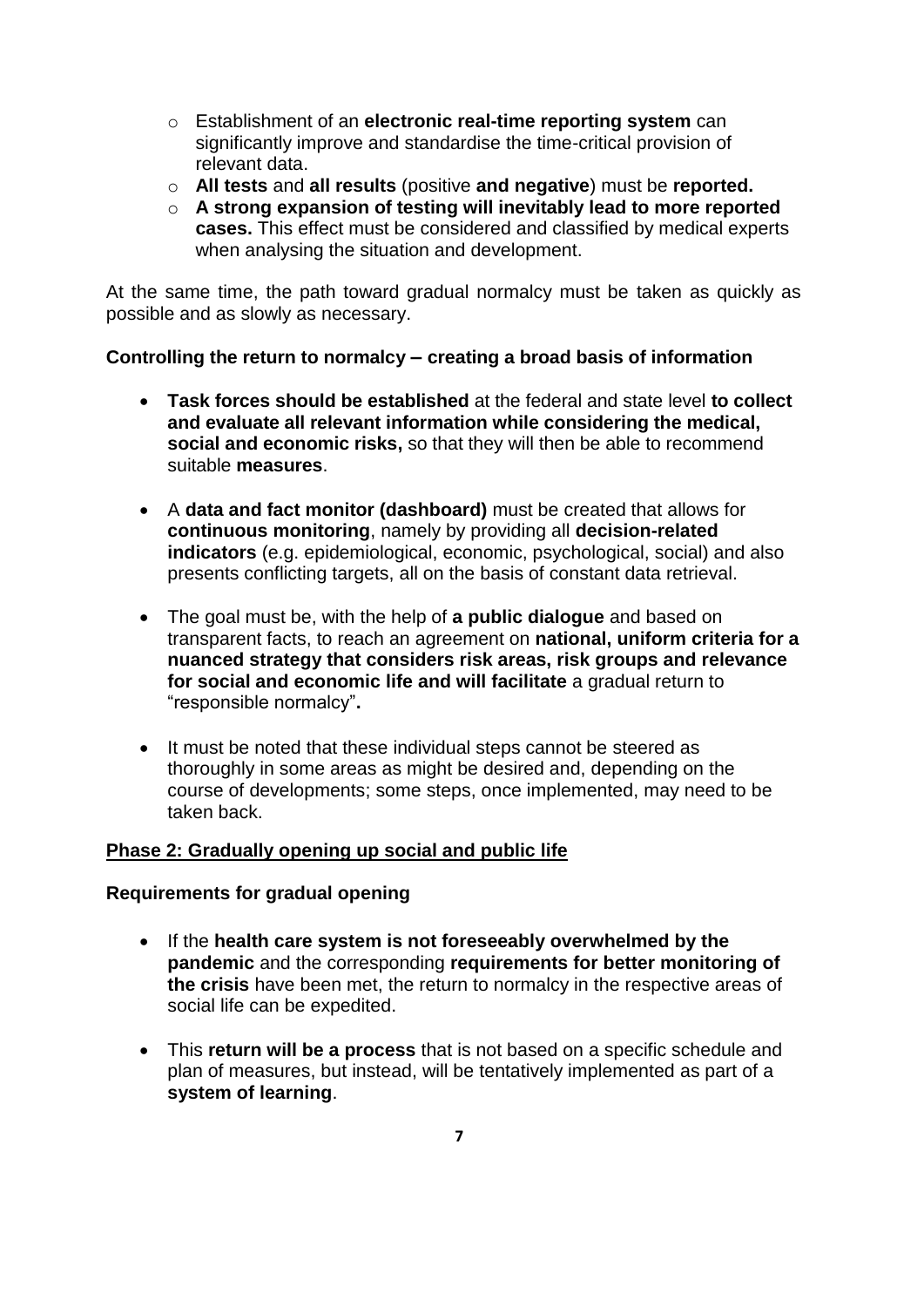- **The specific steps and speed of the opening** must be based on the following considerations and **utilise distance as a regulatory basic principle of reopening:**
	- o In which areas is the risk of infection high or low? An opening can occur faster or slower accordingly.
	- o For whom would infection be particularly dangerous or severe? These groups must continue to adhere to protective measures.
	- o Which areas are especially important to the economy and society?
	- o How well can protective measures be implemented in the respective area? For example, can distances be maintained and/or protective clothing worn at work?
- Consideration of **which areas can undergo relaxations with relatively little risk** must be prioritised.

# **Gradual opening**

- One potential route may lie in **gradually allowing for individual aspects of public life and steering inhibition measures in a more nuanced manner**. This includes school instruction, universities, retail, contact restriction.
- We are entering uncharted territory with this approach because a situation such as this pandemic has never existed before in Europe. We will slowly regain our freedoms. **There will be backtracking**. It is likely that we will repeatedly be confronted with new increases in the infection rate. **There may be smaller and perhaps greater infection waves locally and nationwide**. We must respond to this quickly and strictly at the regional and situational level.
- Each new infection wave will require that we take steps back: **we will have to react quickly, consistently, and in a targeted way**.
- We will **first have to learn how to live with the virus before we can completely control it.** Learning is not always easy, and it comes with disappointments and setbacks. But it is always worth the effort and makes us not only smarter, but stronger.

# **Testing, isolating and treating consistently**

- When the corresponding **test infrastructures are in place**, the **testing process should be expanded**:
	- o **People with symptoms** and confirmed **contact individuals** will **always be tested.**
	- o People in especially **vulnerable professions** and in areas where many people with a high risk of illness are living (e.g. old age and care facilities)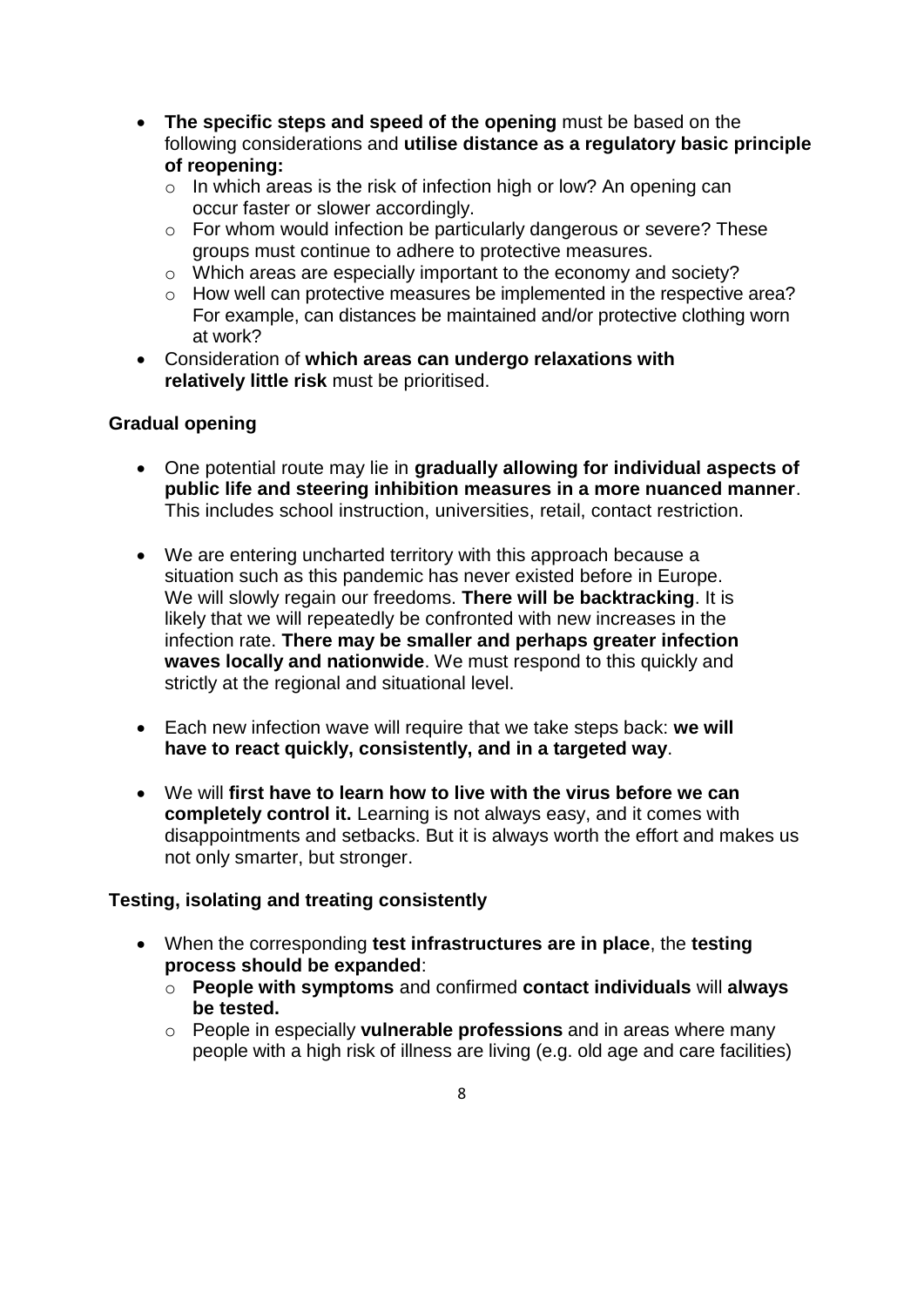will be **regularly tested in short intervals** (e.g. pooling).

- **o** Furthermore, there should be regular "**sentinel testing**" of randomly selected, **representative groups** in order to obtain a better overview of the entire situation.
- **Infection chains** must be followed as consistently as possible, which requires
	- **o** a quick **build-up of personnel** in health agencies, e. g by supporting medical students, state public servants, the armed forces, etc., if necessary,
	- **o data protection-compliant digital solutions** (e.g. mobile apps that record contacts with other users via Bluetooth) that can help **find and warn contact persons** (e.g. the European approach PEPP-PT: [https://www.pepp-pt.org\)](https://www.pepp-pt.org/).
- People with a **confirmed infection** must be isolated and remain in quarantine for about 14 days. Social-psychological support may be appropriate in individual cases.

## **Protecting children, facilitating work – educational services are important**

- Children and adolescents have a basic right to education. Access to educational services should thus be made available as quickly as possible within a responsible framework and with adherence to high safety standards.
- This can also **reduce many social risks** (provision of food, education and activity, structured daily routines).
- Child care in care centres and the (partial) opening of schools can **give employees and self-employed persons more freedoms.**
- Here, too, the **risks must be assessed as precisely as possible** and given careful consideration when schools resume, such as by **differentiating classroom formats (digital instruction) between the upper, middle and lower levels, or staggered instruction at school**. The widely varying levels of technical infrastructure at the schools and special needs of families must be considered and concretely approached in this phase through the **acceleration of digitisation initiatives**. The ability to have digital instruction must no longer depend on the place of residence or parents' income.
- Teachers and caretakers who do not belong to a risk group can be given priority employment at day care centres and personal instruction. This will impact the possibility to open day cares and schools.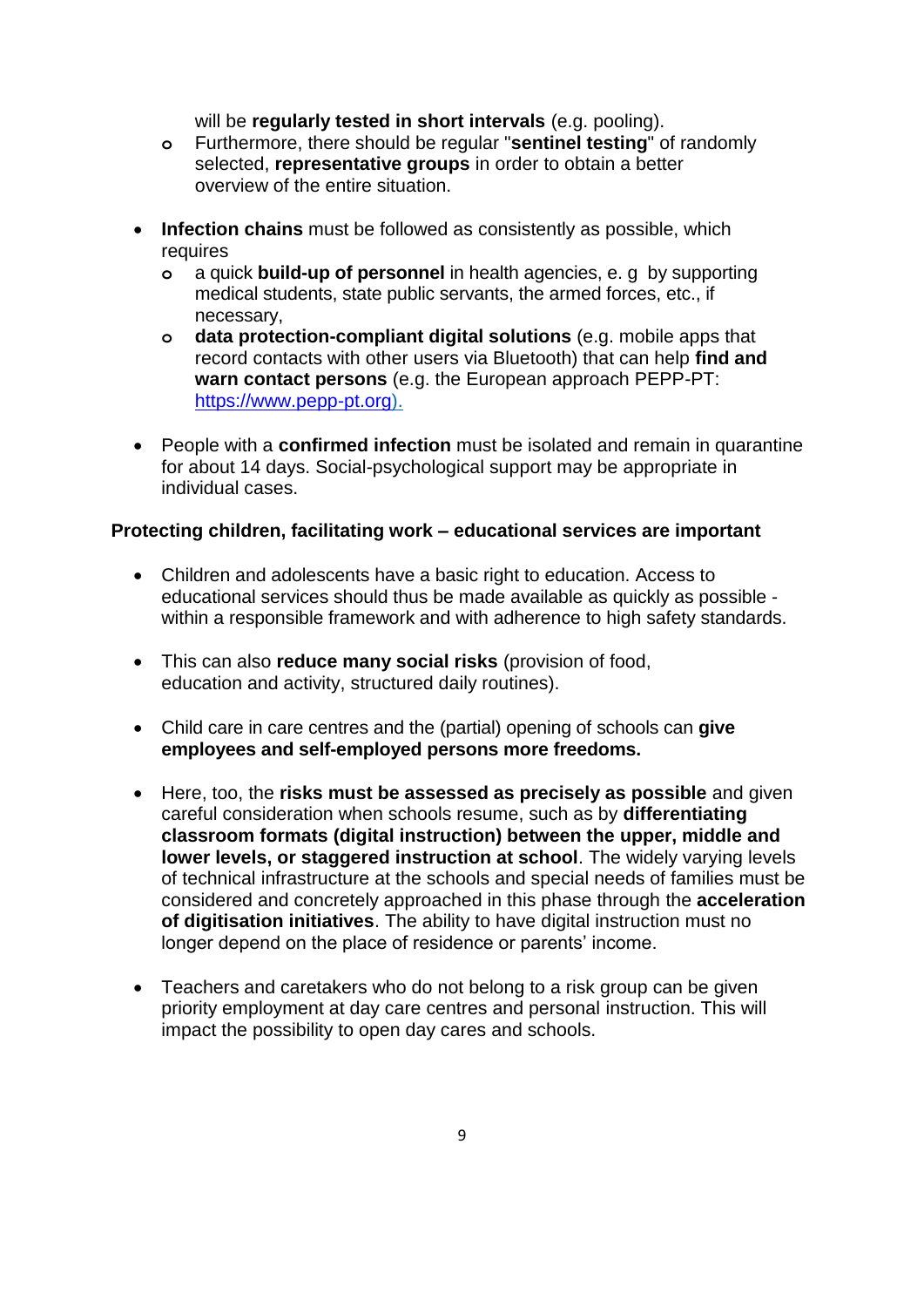At universities and other institutions of higher education, the options depend heavily on the respective department. Wherever possible, **colleges should still use online lectures and seminars**.

## **Protecting oneself and others – protecting risk groups**

- Even a gradual opening requires that **risk groups can continue to benefit from safety measures**. Based on what is currently known, these are primarily older people (the risk increases greatly starting at the age of 50) as well as smokers and people with pre-existing conditions (especially lung and heart diseases). This equates to up to 20 million people in Germany. **Protection must be provided on an individual basis and must not lead to new forms of age-based discrimination**.
- Adherence to **distance, hygiene and conduct rules** is especially important when dealing with people from risk groups, and **contact in general should be kept to a minimum.** Staff, like medical personnel, at old age and care facilities should be regularly tested (e.g. with pooling procedures).
	- A **ban on visits** or at least severe restrictions, in conjunction with **consistent testing**, can remain necessary for **old age and care facilities**, especially in hot spots. The **self-determination of the people affected must be given due consideration** in this regard.
	- At the same time, the opportunities for **accompaniment and support** for people in risk groups should be expanded, primarily through financial assistance, but also (for example) through volunteer engagement.
- The financing opportunities for **overcoming subsequent mental and social damage** from the restrictive measures (psychotherapeutic assistance, counselling services, educational support, etc.) should be improved.

# **Responsibly reducing economic costs – closely involving companies**

- **Economic activities must resume** as quickly as possible, if done **responsibly**. **Protective measures** (masks, distance, partitions) must still be taken as much as possible. **Retail businesses** can, for example, open up sooner than **nightclubs**, and strict regulations are conceivable for **food service** (table distances, limited number of guests). **Large events** like **Bundesliga football matches** with spectators, but also **conferences and conventions**, will **not be able to take place** for the foreseeable future.
- **Cultural services**, such as concerts and theatre performances, can take place in a new format and possible with corresponding restrictions (distance rules, limited number of viewers).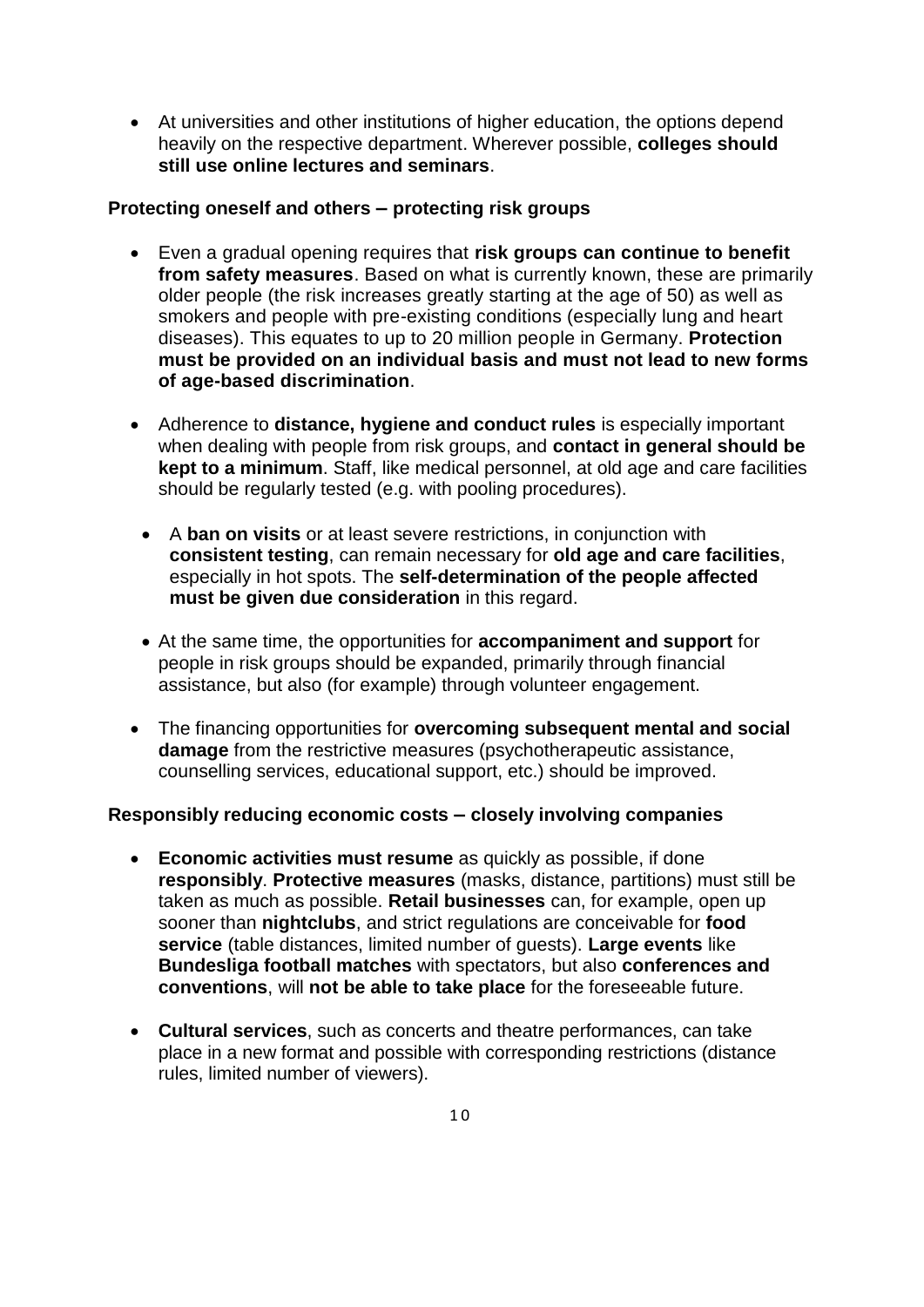- Valuable experience with **various types of digital work** (mobile work, video conferences, etc.) has been made throughout this crisis. Digital work can continue to be a helpful measure wherever it seems appropriate and productive.
- In addition, we must make note of dependencies, connections and non**linearities**, especially in complex industries. The state cannot control resumption in any way it pleases (no planned economy, no social technology of the 1970s).
- **Companies must be closely involved in these processes**, because this is the only place where we have knowledge of industry-specific interrelations that must be considered during the comprehensive reactivation of value-added chains.
- The **functionality and efficiency of public administration** must be indefinitely ensured in order to avoid delays (e.g. in planning authorities, property deed offices, environmental authorities, vehicle authorisation offices). The government should, where possible, keep procedures designed to strengthen the economy as unbureaucratic and as simple as possible.

## **Not sealing Germany away from Europe**

- Especially in this crisis, the **idea of establishing an even closer union in Europe must be revitalised**.
- **European solidarity** and the European guarantee of fundamental rights and freedoms are an **important resource in overcoming the pandemic**.
- **Open borders** and a functioning EU domestic market are important for **economic**, **social** and **cultural** reasons.

#### **Reinforcing trust – communicating openly and transparently**

- The **gradual loosening of the lockdown will foreseeably be far more difficult than the abrupt halting of social and economic life**. It will have to take place over multiple steps. Communication will also become more complex and nuanced (e.g. various measures depending on population group, region or industry).
- **Moderate political communication** is all the more crucial in these times in order to avoid polarisation and "playing off" the economy against health, freedom against trust in the state, crisis winners against losers, and preventing a social schism.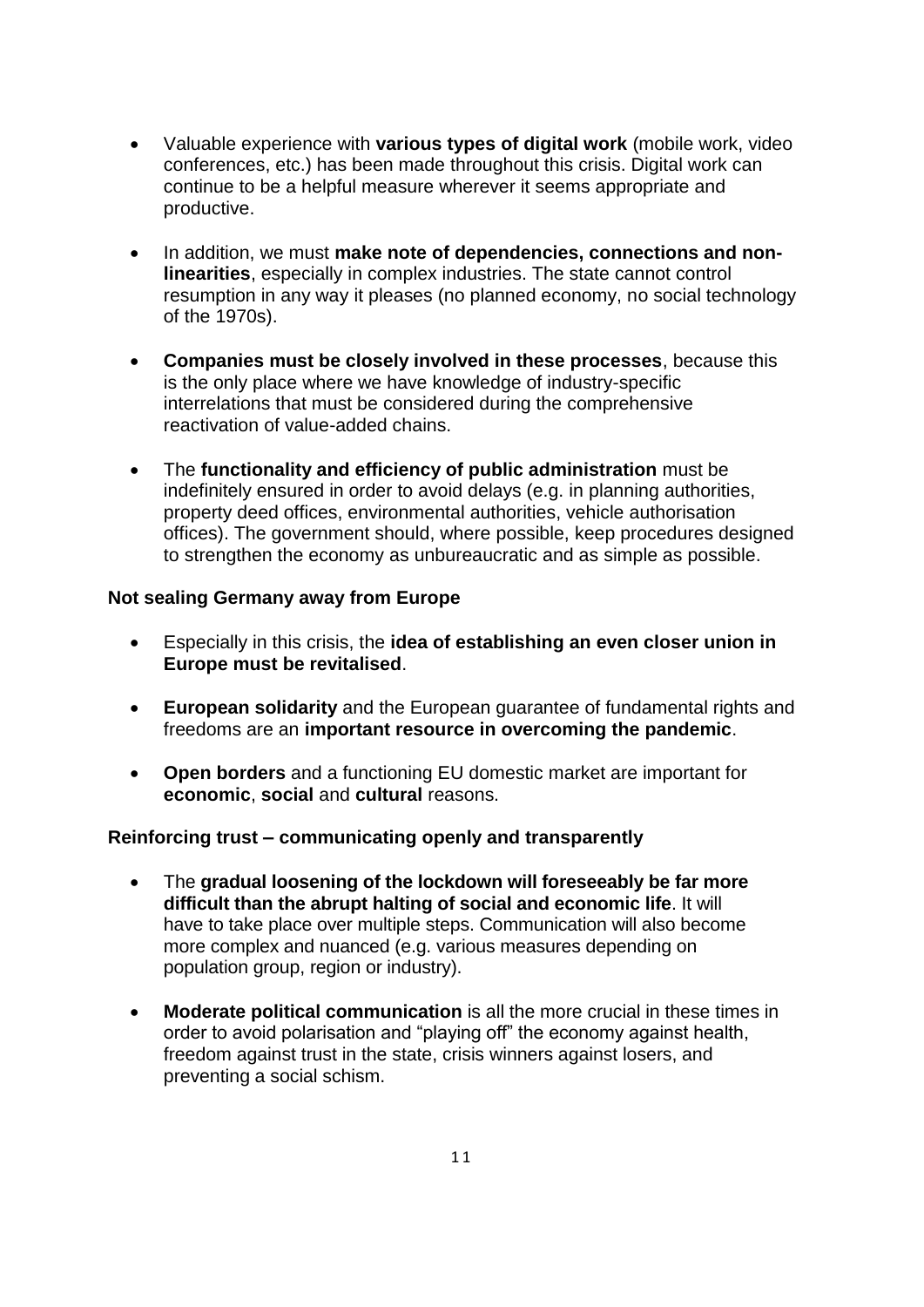- The state of fear reflected in the word EXIT must be transformed into a **state of risk-awareness** in order to give the people hope and reinforce trust in those making the decisions. For example, focusing on the gradual return to "**responsible normalcy**" is appropriate here.
- These inhibitive times have turned the population into a community in fate. **New lines of conflict and other disruptions must not arise from the gradual reopening**.
- This new normalcy will at first primarily be shaped by necessary measures of limitation and restriction. This requires a **campaign** of **responsible conduct** for the entire population:
	- **o Physical distance, hygiene** (washing hands) and other **rules of conduct** (coughing and sneezing etiquette) will remain crucial.
	- **o** Recent studies show that wearing simple **mouth protection** is very prudent (e.g. on **public transportation** and similar situations in enclosed spaces). It is critical that **enough masks** are available, they are **used properly**, and the far more effective **distance regulations are not given less consideration as a result**. They primarily serve to prevent an unknowingly infected individual from infecting others in a public space. The simple, so-called community masks do not provide complete protection against infection.
- The **process of normalisation** is based on **constructive monitoring by the media**. The discussion must be public, transparent and honest. No presumed "bans on thinking" must be imposed, but rather solutions based on facts must be found within the joint discourse.

# **Phase 3: Stabilisation of a responsible normalcy**

## **A new coexistence**

- Even when many areas of public life have returned to relative normalcy, we will still need a **new social understanding of proximity and politeness** for some time: people will not shake hands or hug one another. People will maintain a physical distance from others, and may wear a protective mask.
- This also requires **stringent observation of oneself and others**: am I showing symptoms of a respiratory illness? Are my co-workers, children or relatives showing those symptoms? Anyone who coughs or sneezes stays at home, going neither to work nor school nor kindergarten, does not go out in public and also does not partake in public gatherings. The individual will thus gain acceptance, even appreciation from their employer or teacher.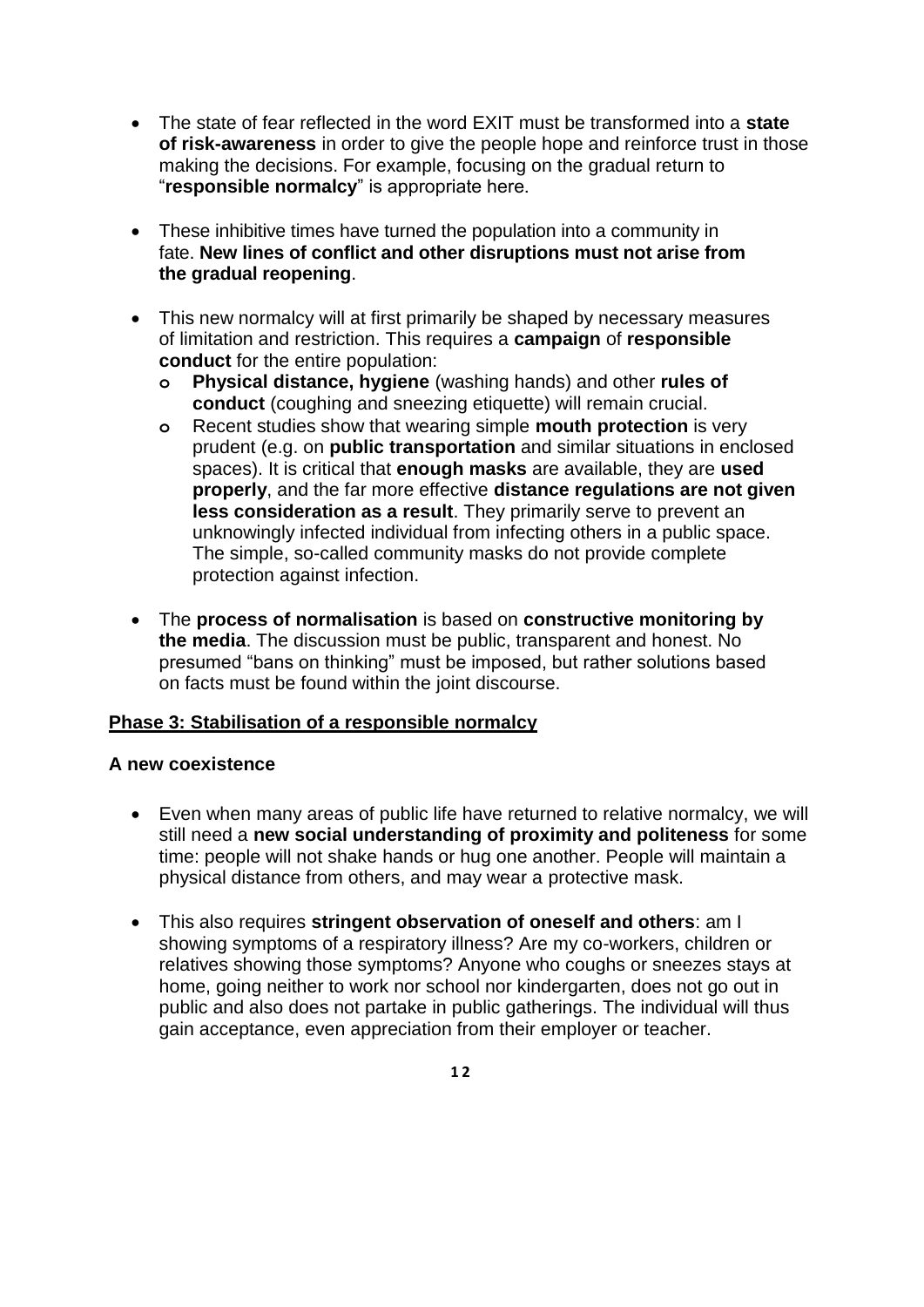- **Companies and authorities are using their new experience with mobile work**. Telephone or video conferences are becoming more common, and unnecessary business trips are being avoided.
- **The crisis has highlighted significant flaws in digital communication**. A comprehensive upswing in Germany requires a **digitisation offensive in all areas**, especially education.
- **It is important that adherence is voluntary but consistent**. We must all be aware that our freedom requires adherence to the rules. Freedom also means responsibility, and consideration for others.

### **Softening the blow of long-term economic consequences**

- There will be more **economic ramifications** in the interim, e.g. through continuation of the current online retail trend and movement away from local retail, or problems with commissioning individual industries due to nonfunctioning, **international value-added chains**, or restrictions in production, commerce or transport. **Flexible economic policy measures** are required in these cases.
- Market-listed companies that are particularly affected by the crisis could become easy targets for undesired **attempted acquisitions by foreign companies** due to the drastic exchange losses. **Start-ups are also vulnerable**. This must be considered in order to take any necessary countermeasures.
- **Targeted fiscal relief** for particularly affected groups may be an important breakthrough signal. The permanent financial performance of the state must be considered here.
- Negative expectations among the population can lead to a lack of purchasing long-lasting consumer goods and investments. This could be counteracted by **specific demand stimulation programmes** if this proves to inhibit economic recovery (see economic crisis 2009). A temporary and targeted reduction of the value added tax can be a suitable instrument in this regard.
- The key for long-term economic recovery following the crisis lies in **ensuring companies' competitiveness**. Structural reforms with regard to regulation, but also the higher corporate taxation (in an international comparison), must not be taboo.
- **Aid mechanisms for particularly affected countries must be established at the European level**. The revitalisation of a strong, competitive domestic market also financially requires a joint European effort.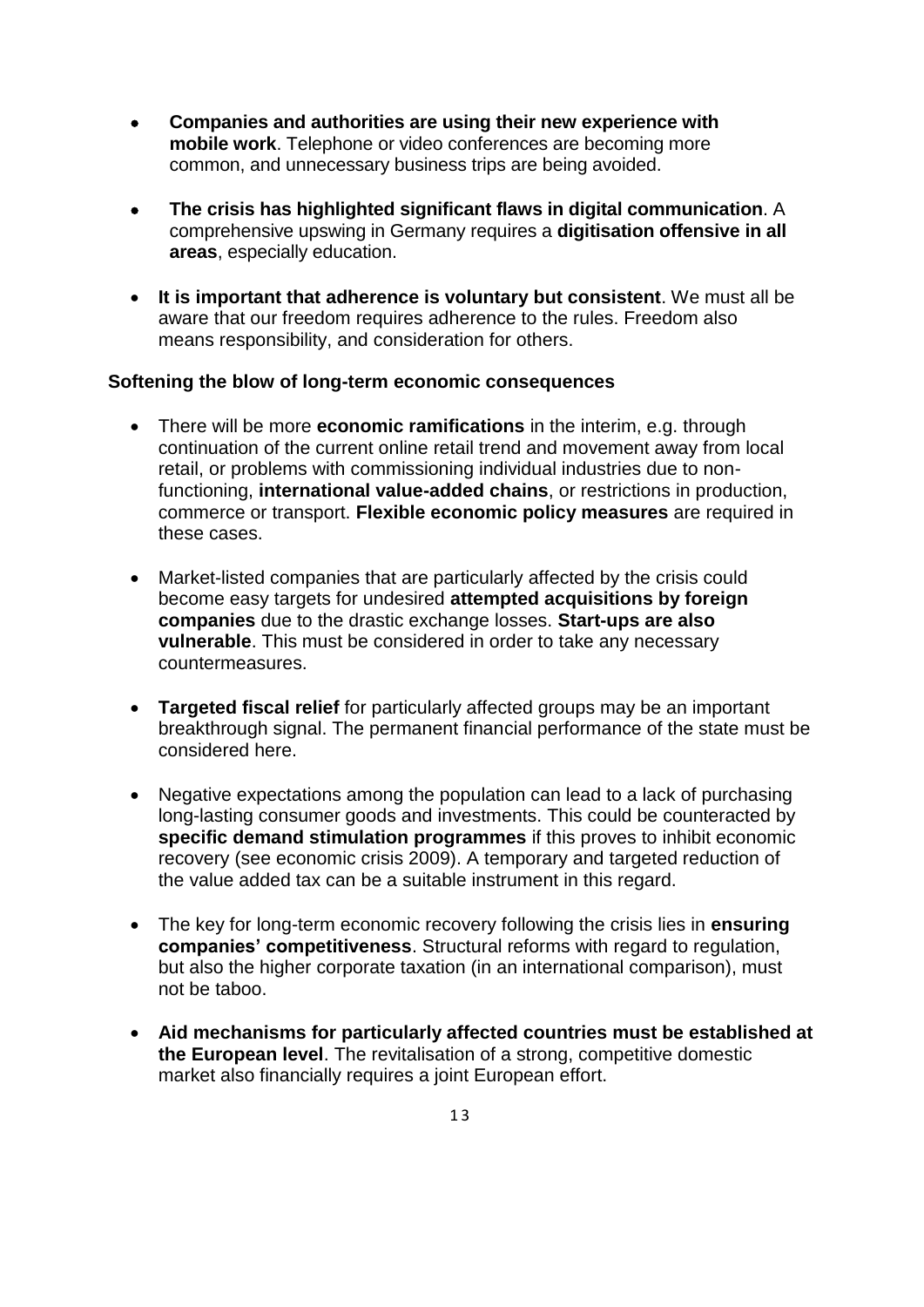## **Learning from the crisis**

- The prior **epidemic/pandemic plans** have proven to be clearly insufficient and not effective enough. Thus, in the long term, there must be a new preventive plan (measures, responsibilities) for similar crises. This also includes scenarios adjusted on the basis of current experience.
- The continuous reduction of **domestic production of important medical equipment** (masks, protective clothing, etc.), as well as **medication**, over the years must be amended for the public interest.
- **European and international coordination** must be improved so that countries in doubt can mutually help one another and not isolate themselves or even work against one another. Europe must be able to react independently and jointly to a pandemic in the interest of European sovereignty.
- One important lesson to be learned from the coronavirus crisis is **rethinking the import dependency of many "system-related" products and valueadded chains**. But we only bring these back to Europe (or keep them here) via a competitive environment.
- Crisis entails a threat, but also **opportunity**. The many economic, social and cultural challenges should result in an open and constructive, social dialogue. This includes the openness to fundamental changes as well as creative and positive development.

In this current situation, science can make a significant contribution toward better understanding the challenges, it can help expand perspectives, and present possible solutions. Our country's democratic institutions must make the decisions, especially in a time of crisis. **The weighing of ethically relevant conflicts must be made visible, apparent and comprehensible** in the interest of the continued legitimacy of these institutions' actions. Over the past weeks, citizens have displayed remarkable understanding of the necessity of massive restrictions. This confirms the **faith in working together on the path toward responsible normalcy through public discourse**. Drastic measures must be taken to prevent an exponential spread of the pandemic. Flexible, targeted answers must be found to ward off the avoidable damage of the lockdown. **Every decision has consequences, and to each decision there are alternatives**.

## *Düsseldorf, 11 April 2020*

Dr. Udo di Fabio, Bonn; Stephan Grünewald, Cologne; Dr. Otfried Höffe, Tübingen;